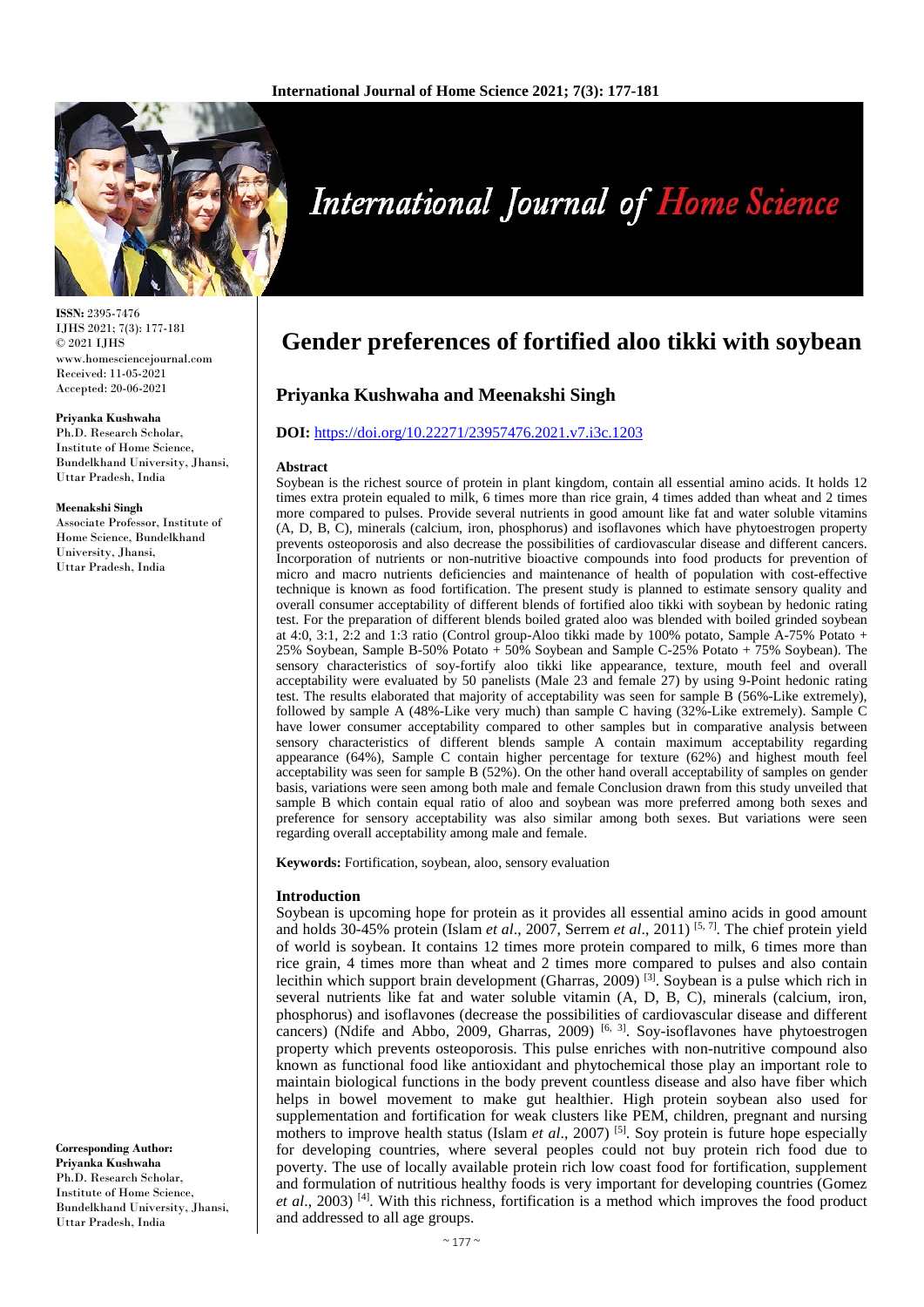International Journal of Home Science [http://www.homesciencejournal.com](http://www.homesciencejournal.com/)

It is a method of incorporating nutrients or non-nutritive bioactive components into food products (Dwyer *et al*., 2015) [2]. It is an impressive public health strategy with interesting cost-effectiveness ratios and has the advantage of being installed in the usual dietary patterns, without a major change in eating or health practices and is generally well accepted by the populations (Berner, Keast, Bailey & Dwyer, 2014; WHO & FAO, 2006) [1]. Considering all these literature in mind, the present study is planned to evaluate sensory quality and overall consumer acceptability of different blends of fortified aloo tikki with soybean by hedonic rating test.

#### **1. Methodology**

• **Raw material:** For preparation of aloo tikki, following

- Material has been purchased from Jhansi market of U.P. state of India.
- Potato Soybean Salt Oil

#### **Treatment**

**Table 1:** Formulation of different level for fortification of aloo tikki

| <b>Treatments</b>    | Ratio<br>(Aloo: Soybean) | <b>Aloo Sovbean</b><br>$($ %)<br>(%) |     | <b>Aloo</b><br>Weight | Sovbean<br>Weight |  |
|----------------------|--------------------------|--------------------------------------|-----|-----------------------|-------------------|--|
| Aloo tikki (Control) | 4:0                      | 100%                                 | 0%  | 150 <sub>gm</sub>     | 0 <sub>gm</sub>   |  |
| Sample A             | 3:1                      | 75%                                  | 25% | $112.5$ gm            | 37.5gm            |  |
| Sample B             | 2:2                      | 50%                                  | 50% | $75$ gm               | 75gm              |  |
| Sample C             | 1:3                      | 25%                                  | 75% | 37.5gm                | 112.5gm           |  |



**Fig 1:** Procedure for preparation

### **Sensory evaluation**

Aloo tikki prepared with different levels of soybean and evaluated by 50 panelists by using 9-Point hedonic rating test. The panelists were asked to assign a 9-point hedonic rating scale for appearance, texture, mouth feel and overall acceptability. Ranking of scores given as 9 (like extremely), 8 (like very much), 7 (like moderately), 6 (like slightly), 5 (Neither like or dislike), 4 (Dislike slightly), 3 (Dislike Moderately), 2 (Dislike very much) and 1 (dislike extremely) finding out the most suitable composition for aloo tikki.

#### **2. Statistical Tool**

The collection of data was done by 9-point hedonic rating scale and analyzed by using SPSS version 20 software.

# **3. Result & Discussion**

**Table 2:** Percentage distribution of consumer acceptability for Sample A, B and C

| Sr. |                         | Sample A         |               | Sample B         |               | Sample C         |                |
|-----|-------------------------|------------------|---------------|------------------|---------------|------------------|----------------|
| No. | Range                   | <b>Frequency</b> | $\frac{0}{0}$ | <b>Frequency</b> | $\frac{0}{0}$ | <b>Frequency</b> | $\frac{0}{0}$  |
|     | Like Extremely          | 10               | 20            | 28               | 56            | 16               | 32             |
| 2   | Like very much          | 24               | 48            | 14               | 28            |                  | 18             |
| 3   | Like moderately         | 6                | 12            | 6                | 12            | 10               | 20             |
| 4   | Like slightly           |                  | 16            |                  | 2             |                  | 10             |
| 5   | Neither like or dislike |                  | 2             |                  | 2             | 8                | 16             |
| 6   | Dislike slightly        |                  | 2             |                  | 0             |                  | 2              |
| ┑   | Dislike moderately      |                  | $\Omega$      |                  | 0             |                  | $\overline{c}$ |
| 8   | Dislike very much       |                  | $\Omega$      |                  | $\theta$      |                  | $\theta$       |
| 9   | Dislike Extremely       |                  | $\Omega$      |                  | $\theta$      |                  | $\Omega$       |
|     | Total                   | 50               | 100           | 50               | 100           | 50               | 100            |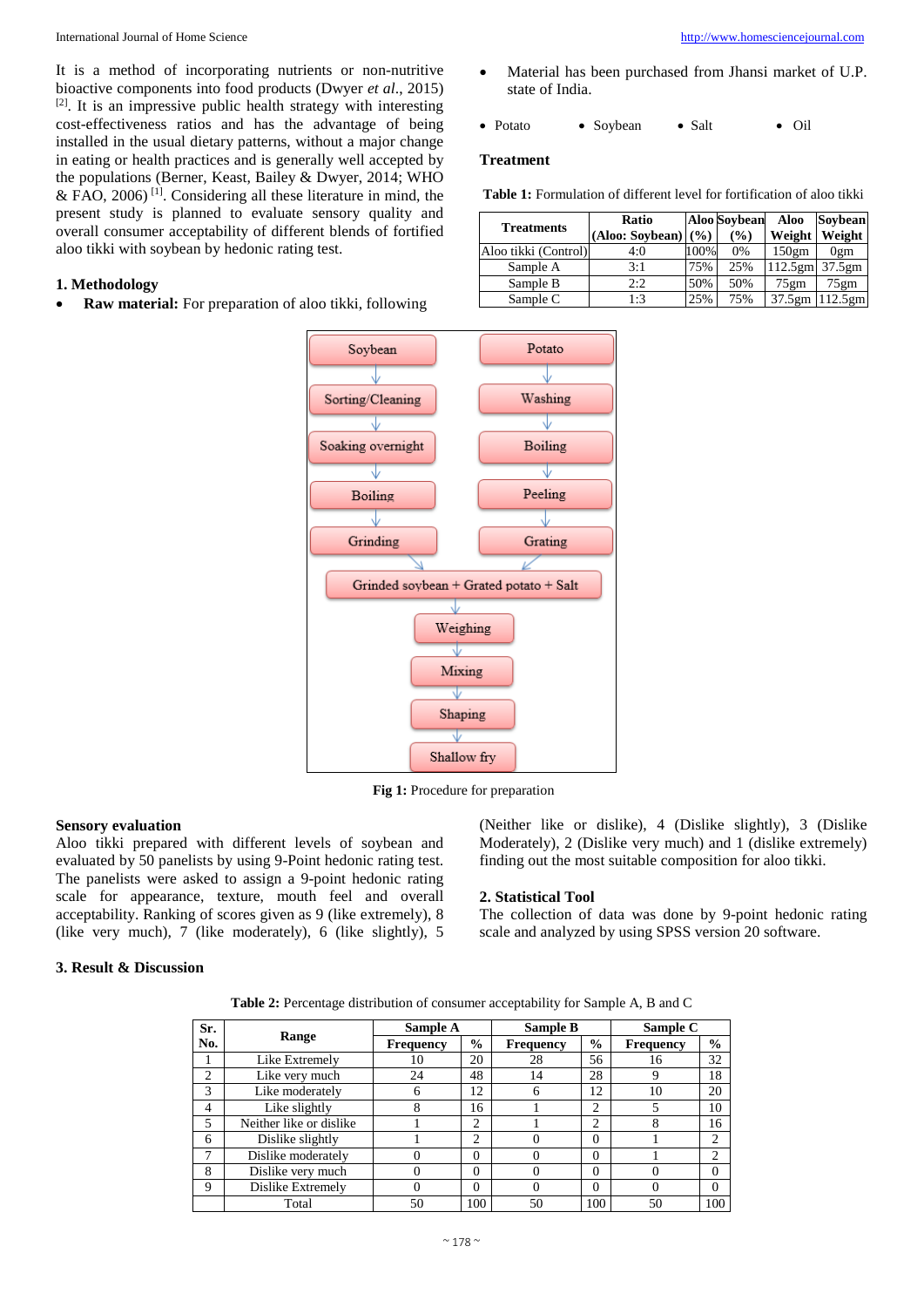

**Fig 2:** Percentage distribution of consumer acceptability for Sample A, B and C

Table 2 unveiled that majority of acceptability was seen for sample B (56%-Like extremely), followed by sample A (48%-Like very much) and sample C having (32%-Like extremely). Sample C have lower consumer acceptability compared to other samples. The reason behind this may be the higher ratio of soybean which gives it strong soy flavor that affect the sensory characteristics of sample C. Even the lowest score was seen for sample C (2%-Dislike moderately). Soy flour (15%) by adding to the Gluten Free bread, improves its quality, sensory characteristics, and nutritional properties (Taghdir *et al*., 2017) [9].

**Table 3:** Comparison of different aspects of sensory evaluation among samples A, B & C

| <b>Sensory</b>   | Sample A                          |               |               | <b>Sample B</b>      |                  |                    | Sample C         |                                                    |                  |
|------------------|-----------------------------------|---------------|---------------|----------------------|------------------|--------------------|------------------|----------------------------------------------------|------------------|
| evaluation       | Frequency                         | $\frac{0}{0}$ | Mean          | Frequency            | $\frac{0}{0}$    | Mean               | <b>Frequency</b> | $\frac{6}{9}$                                      | Mean             |
| Appearance       | 32                                | 64            | 9.6           | 11                   | 22               | 3.3                | 7                | 14                                                 | 2.1              |
| Texture          | 9                                 | 18            | 2.7           | 10                   | 20               | 3                  | 31               | 62                                                 | 9.3              |
| Mouth feel       | 19                                | 38            | 5.7           | 26                   | 52               | 7.8                | 5                | 10                                                 | 1.5              |
| 60<br>50         |                                   |               |               |                      |                  |                    |                  |                                                    |                  |
| 40               |                                   |               |               |                      |                  |                    |                  | $\blacksquare$ Sample A<br>$\blacksquare$ Sample B |                  |
| 30<br>20<br>10   |                                   |               |               |                      |                  |                    |                  | Sample C                                           |                  |
| $\mathbf 0$      |                                   |               |               |                      |                  |                    |                  |                                                    |                  |
| I like extremely | Like moderately<br>Like yery much |               | Like Silghtly | Method Hield distine | Distine Stightly | Oisilke moderately | Oisike very much |                                                    | Oisike extrement |

**Fig 3:** Comparison of different aspects of sensory evaluation among samples A, B & C

Table 3 elaborated a comparative analysis between sensory characteristics of different blends. Sample A contain maximum acceptability regarding appearance (64%) followed sample B (22%) and sample C was (14%). Concerning texture acceptability, the higher percentage (62%) was seen in Sample C as it contain higher proportion of soybean which gives it extra crispy texture while highest mouth feel acceptability was seen in sample B (52%). Similar results were seen in study done by Farzana *et al*., (2015) [8]. In their study, they demonstrated that whole wheat flour biscuits were nutritionally inferior in comparison to soy flour added with biscuits substitution up to 20%. Fifteen percent soy floursupplemented biscuit is found to be the best in context to organoleptic evaluation. Adeniyi *et al*., (2017) [11] also examined that fortification of soybean flour with carbohydrate-rich foods such as Spaghetti and Tapioca pearls improves both the nutritional and sensory quality.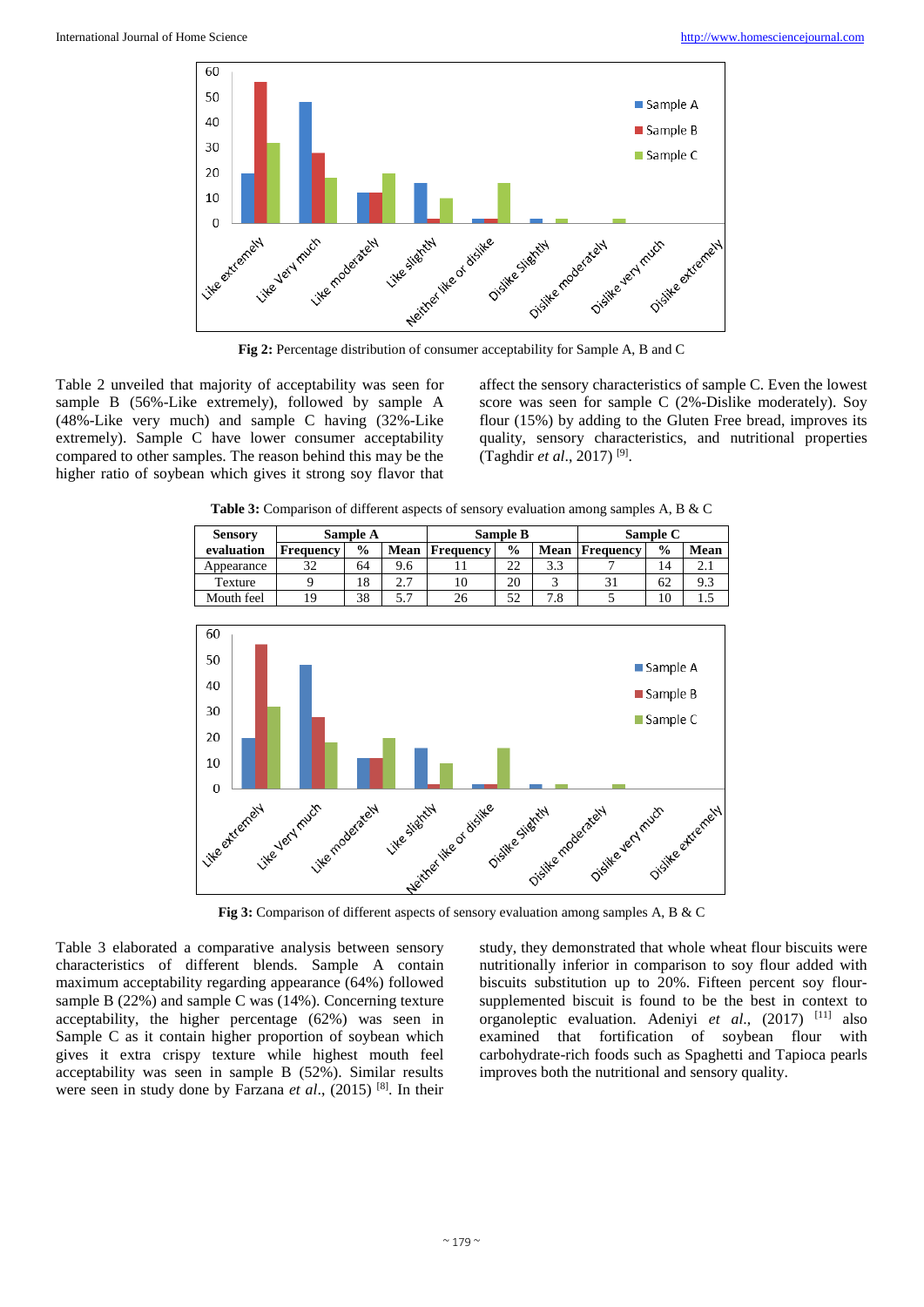| S. No. | <b>Sensory quality</b> | Male $(n=23)$     | Female $(n=27)$ |
|--------|------------------------|-------------------|-----------------|
| 1.     |                        | Appearance        |                 |
|        | Sample A               | 17 (73.91)        | 15(55.55)       |
|        | Sample B               | 4(17.39)          | 7(25.92)        |
|        | Sample C               | 2(8.69)           | 5(18.52)        |
| 2.     |                        | <b>Texture</b>    |                 |
|        | Sample A               | 4 (17.39)         | 5(18.51)        |
|        | Sample B               | 4(17.39)          | 6(22.22)        |
|        | Sample C               | 15(65.21)         | 16(59.25)       |
| 3.     |                        | <b>Mouth feel</b> |                 |
|        | Sample A               | 8 (34.78)         | 11 (40.74)      |
|        | Sample B               | 11 (47.82)        | 15(55.55)       |
|        | Sample C               | 4 (17.39)         | 1(3.70)         |

**Table 4:** Sensory acceptability of different blends among male and female



**Fig 4a:** Sensory acceptability of different blends among male and female (Appearance)



**Fig 4b:** Sensory acceptability of different blends among male and female (Texture)



**Fig 4c:** Sensory acceptability of different blends among male and female (Mouth feel)

Table 4 represented that appearance of sample A was

preferred by both sex male and female male (73.9%) and female (55.5%). But texture quality of sample C scored more by males (65%) and females (59.2%). Acceptability for mouth feel for sample B preferred more in females (55.5%). Mohajan *et al.*, (2018)<sup>[10]</sup> reported that soy flour addition to soup formulation had considerable effects on functional, nutritional, and sensory properties of mushroom-moringa soup. Conclusion drawn that adding of 10% soy flour is suitable for developing ready-to-eat soup powder.

**Table 5:** Overall acceptability of fortified aloo tikki among male and female

|               | Female (27)      |               | Male $(23)$      |               |  |
|---------------|------------------|---------------|------------------|---------------|--|
| <b>Sample</b> | <b>Frequency</b> | $\frac{0}{0}$ | <b>Frequency</b> | $\frac{6}{9}$ |  |
| Sample A      |                  | 33.33         |                  | 4.34          |  |
| Sample B      |                  | 48.14         |                  | 65.21         |  |
| Sample C      |                  | 18.51         |                  | 30.43         |  |



**Fig 5:** Overall acceptability of fortified aloo tikki among male and female

Table 5 illustrated the overall acceptability of samples on gender basis. Male accepted more sample B (65.2%) and sample C (30.4%) while female acceptance was seen with higher percentage sample B (48.1%) and sample A (33.3%). While similar results were visible in studies done by Singh A.K. *et al.*,  $(2009)$ <sup>[12]</sup> concluded that appearance, color, texture, flavor and overall acceptability of the Gulab Jamuns had improved with the addition of soy flour and Mishra N. *et al*., (2012) [13] conduct a remarkable study that substitution of soy flour and rice bran up to 15% each without adversely affecting the sensory features of biscuit.